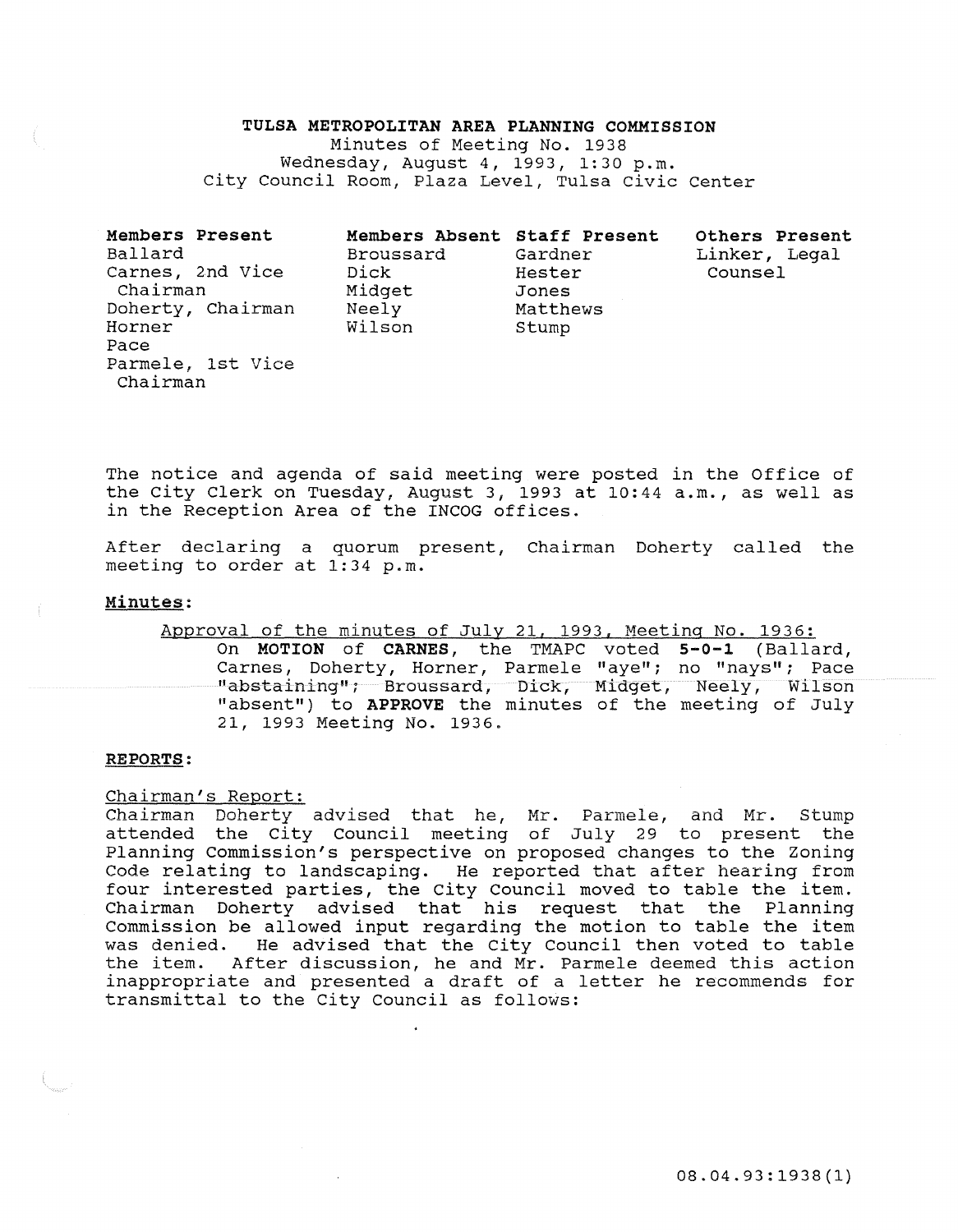Councilor James A. Hogue, Sr. City Council Members

Dear Councilor Hogue:

Since the City Council was seated, the TMAPC has provided a Commission officer at all Council meetings where substantive<br>planning commission recommendations were on the agenda. Although planning commission recommendations were on the agenda. this required an additional commitment of volunteers' time beyond our weekly meeting schedule, we felt that it was important to provide you with the Commission's perspective to help you make your final decisions.

However, your action last Thursday to table TMAPC-proposed Zoning Code amendments has left us confused. You received input from interested parties but tabled our proposal without allowing input from either Commission officers or staff.

If you need information from us beyond that which is contained in the minutes we send you, we will be happy to continue to provide<br>it. If not, it is not in anyone's interest for our officers to If not, it is not in anyone's interest for our officers to continue to represent the Commission at your meetings.

Please let us know how the Council wants us to proceed.

our position on the proposed landscape provisions is unchanged. After three years of work, numerous public hearings, and more meetings recently with developers and City legal staff, we have meetings recentry with deveropers and tity regar starf, we have done all that we can do. We have accommodated every concern we aone all that we can do. we have accommodated every concern we<br>believe it is possible to accommodate. The Planning Commission unanimously requests that the Council act on our proposal.

Respectfully,

Jim Doherty Chairman

Chairman Doherty asked for the sense of the Planning Commission as to their feeling of transmitting the letter. Support was voiced for transmitting the letter.

Regarding the letter to Councilor Hogue, Mr. Horner expressed support and pleasure that his thoughts have been conveyed. He stated that although the TMAPC is a recommending body, they should not act as a pawn to the City Council.

#### **TMAPC Action; 6 members present:**

On MOTION of **CARNES,** the TMAPC voted **5-0-l** (Ballard, Carnes, Doherty, Horner, Parmele "aye"; no "nays"; Pace "abstaining"; Broussard, Dick, Midget, Neely, Wilson "absent") to TRANSMIT the draft letter to the City Council.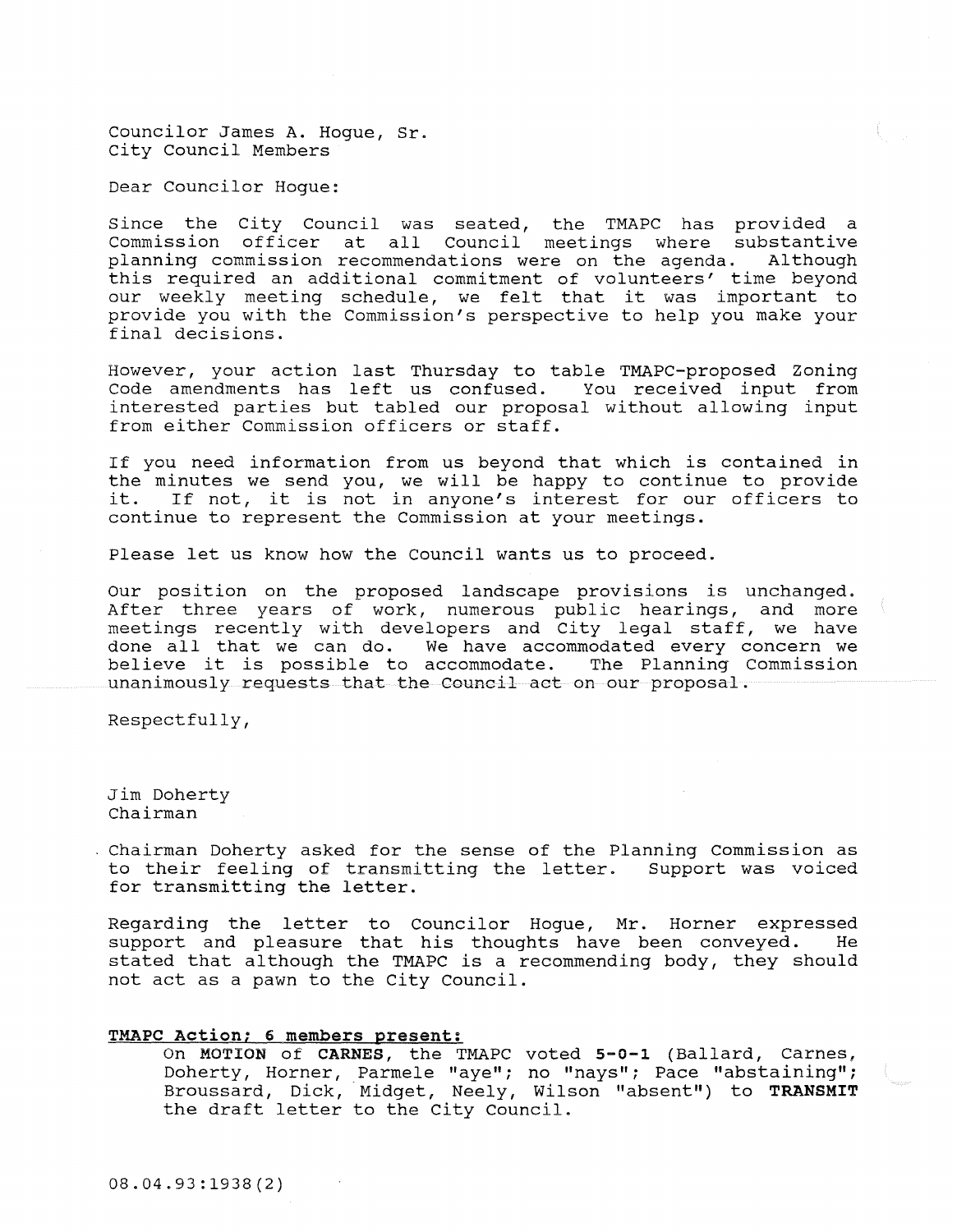Chairman Doherty referred to a letter from Councilor Bartlett apologizing for the City Council's lack of action regarding the landscaping proposal.

There was discussion among the Planning Commissioners regarding the tabling of the landscape ordinance.

\* \* \* \* \* \* \* \* \* \* \* \*

## committee Reports:

Comprehensive Plan Committee Mr. Carnes announced the Comprehensive Plan Committee will hold a briefing August 11 on the proposed Riverside Parkway plan.

Director's Report

Mr. Gardner announced the dates of future public hearings and upcoming items on the City Council agenda.

#### SUBDIVISIONS

PRELIMINARY PLAT:

Lansing Industrial Park III (3602) (PD-2) (CD-1) SW/c of Pine & N. Norfolk Ave.  $(CH, CS, IL)$ 

Staff Comments

This plat received preliminary approval on January 20, 1988 and final plat approval on April 5, 1989. It expired May 15, 1992 after two extensions and is now being reconsidered as a preliminary plat.

The Staff presented the plat with the applicant Ray Meldrum in attendance at the TAC meeting.

Dixon recommended that all references to Department of Stormwater Management in the covenants be changed to Department of Public Works.

After considerable discussion, Hill recommended that the paragraph on page 3 which requires written approval of the Department of Stormwater Management be obtained by utility companies prior to use of the easement be eliminated.

French recommended that the existing dedications of both North Norfolk and East Oklahoma Street be shown with appropriate book and page numbers (if not condensed) with the additional right-of-way being shown as dedicated with this plat.

Morris recommended the applicant verify existing hydrant locations to ensure they are not on a lot line.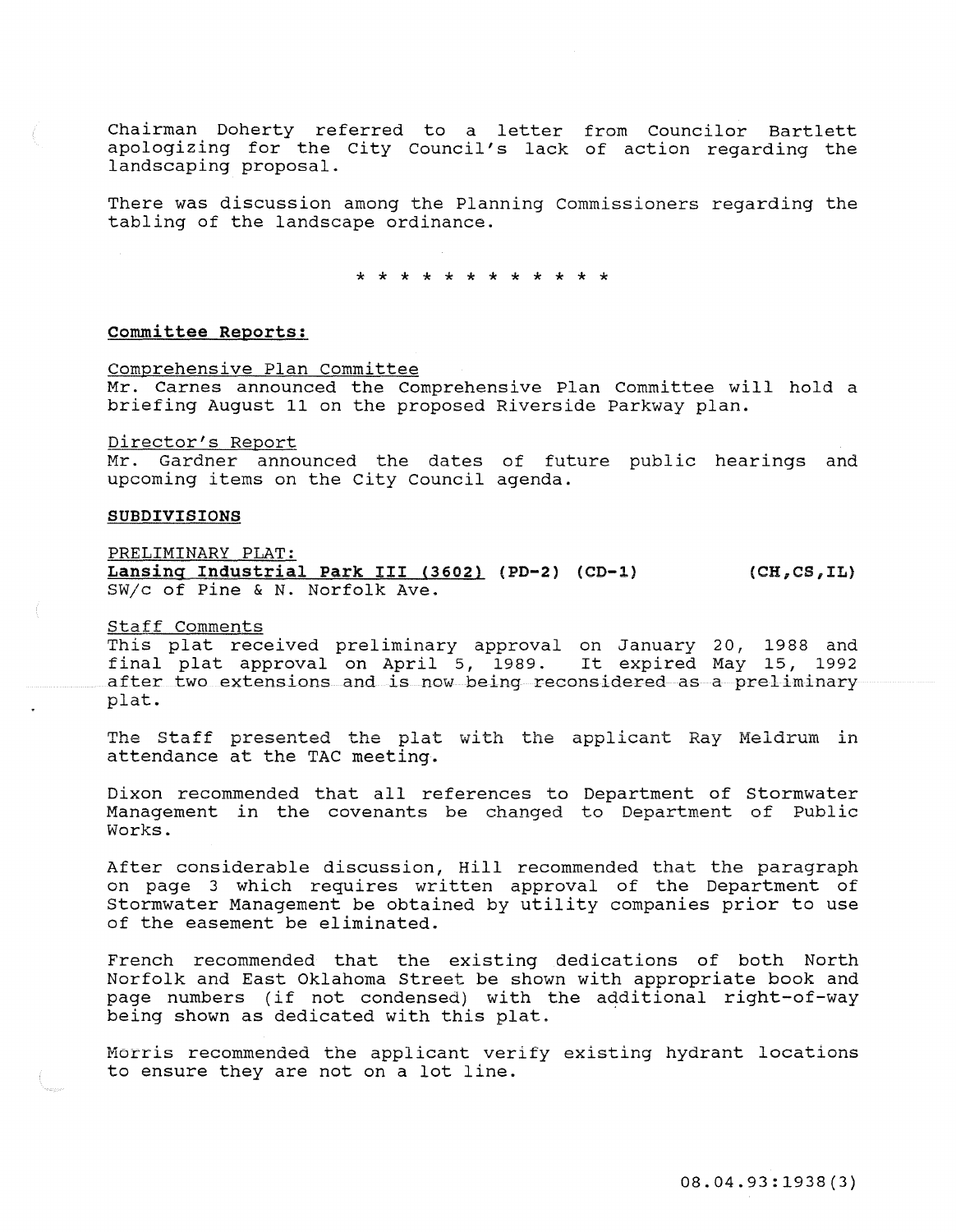Jones suggested the key map be revised to exclude the area not being platted along Pine Street.

On MOTION of HILL, the Technical Advisory Committee voted unanimously to APPROVE the PRELIMINARY PLAT of LANSING INDUSTRIAL PARK III subject to the above conditions and those listed below:

- 1. The underlying plat(s) shall be properly vacated accordance with current legal procedures. (Not consideration of approval of plat. Only a reminder.) in a
- 2. Correct location map to exclude property along East Pine Street.
- 3 . Any building lines on the interior, non-arterial streets that are greater than 25' are volunteered by the applicant.
- 4. Since Lot 1, Block 1 is zoned CH, any building lines are volunteered by the applicant.
- 5. Utility easements shall meet the approval of the Coordinate with Subsurface Committee underground plant is planned. Show additional easements as required. Existing easements should be tied to or related to property lines and/or lot lines.
- 6. Water plans shall be approved by the Department of Public Works (Water and Sewer) prior to release of final plat. Include language for Water and Sewer facilities in covenants.
- .., I Pavement or landscape repair within restricted water line, sewer line, or utility easements as a result of Inc, Sewer Tine, or actively easements as a result of breaks and failures, shall be borne by the owner(s) of the lot(s).
- 8. A request for creation of a Sewer Improvement District shall be submitted to the Department of Public Works (Water and Sewer) prior to release of final plat.
- 9. Paving and/or drainage plans shall be approved by the Department of Public Works (Stormwater Management andjor Engineering), including storm drainage, detention design and Watershed Development Permit application subject to criteria approved by the City of Tulsa.
- 10. A request for a Privately Financed Public Improvement (PFPI) shall be submitted to the Department of Public Works (Engineering Division).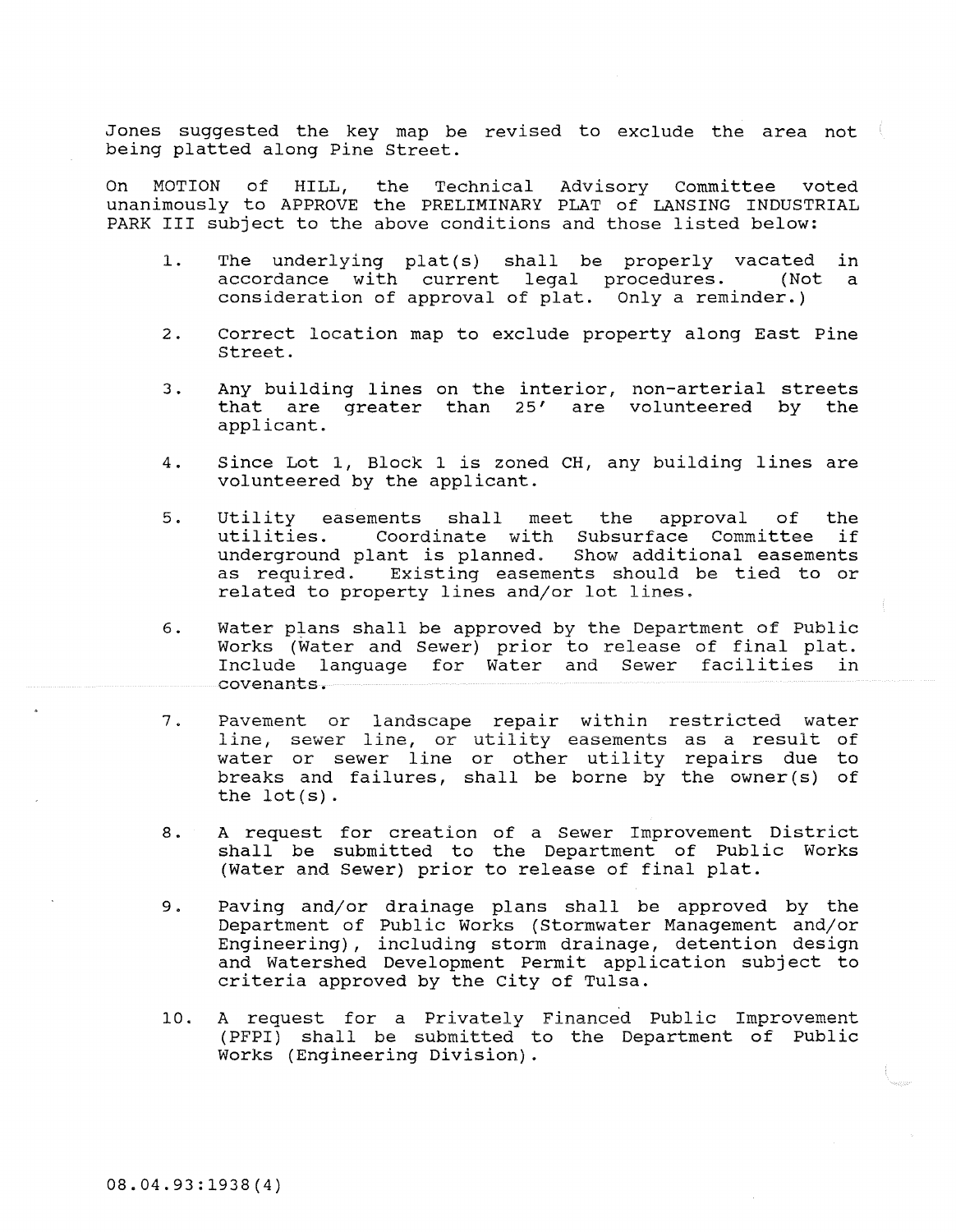- 11. A topo map shall be submitted for review by the Technical<br>Advisory Committee (Subdivision Requiations). Submit Advisory Committee (Subdivision Regulations). with drainage plans as directed.
- 12. Street names shall be approved by the Department of Public Works and shown on plat.
- 13. All curve data, including corner radii, shall be shown on final plat as applicable.
- 14. Bearings, or true north-south, etc., shall be shown on perimeter of land being platted or other bearings as directed by Department of Public Works (Engineering).
- 15. All adjacent streets, intersections, and/or widths All adjacent streets, inter<br>thereof shall be shown on plat.
- 16. Limits of Access or (LNA) as applicable shall be shown on the plat as approved by the Department of Public Works (Traffic). Include applicable language in covenants.
- 17. It is recommended that the developer coordinate with the Department of Public Works (Traffic) during the early stages of street construction concerning the ordering, purchase, and installation of street marker signs. (Advisory, not a condition for release of plat.)
- 18. It is recommended that the applicant and/or his engineer or developer coordinate with the Tulsa City-County Health Department for solid waste disposal, particularly during the construction phase and/or clearing of the project. Burning of solid waste is prohibited.
- **19. All lots, streets, building lines, easements, etc., shall**  be completely dimensioned.
- 20. The key or location map shall be complete.
- 21. A Corporation Commission letter (or Certificate of Nondevelopment) shall be submitted concerning any oil and/or gas wells before plat is released. (A building line shall be shown on plat on any wells not officially plugged. If plugged, provide plugging records.)
- 22. The restrictive covenants and deed of dedication shall be submitted for review with preliminary plat. (Include subsurface provisions, dedications for storm water subsurface provisions, dedications for storm facilities and PUD information, as applicable.
- 23. A "Letter of Assurance" regarding installation of improvements shall be submitted prior to release of final plat, including documents required under Section 3.6-5 of Subdivision Regulations.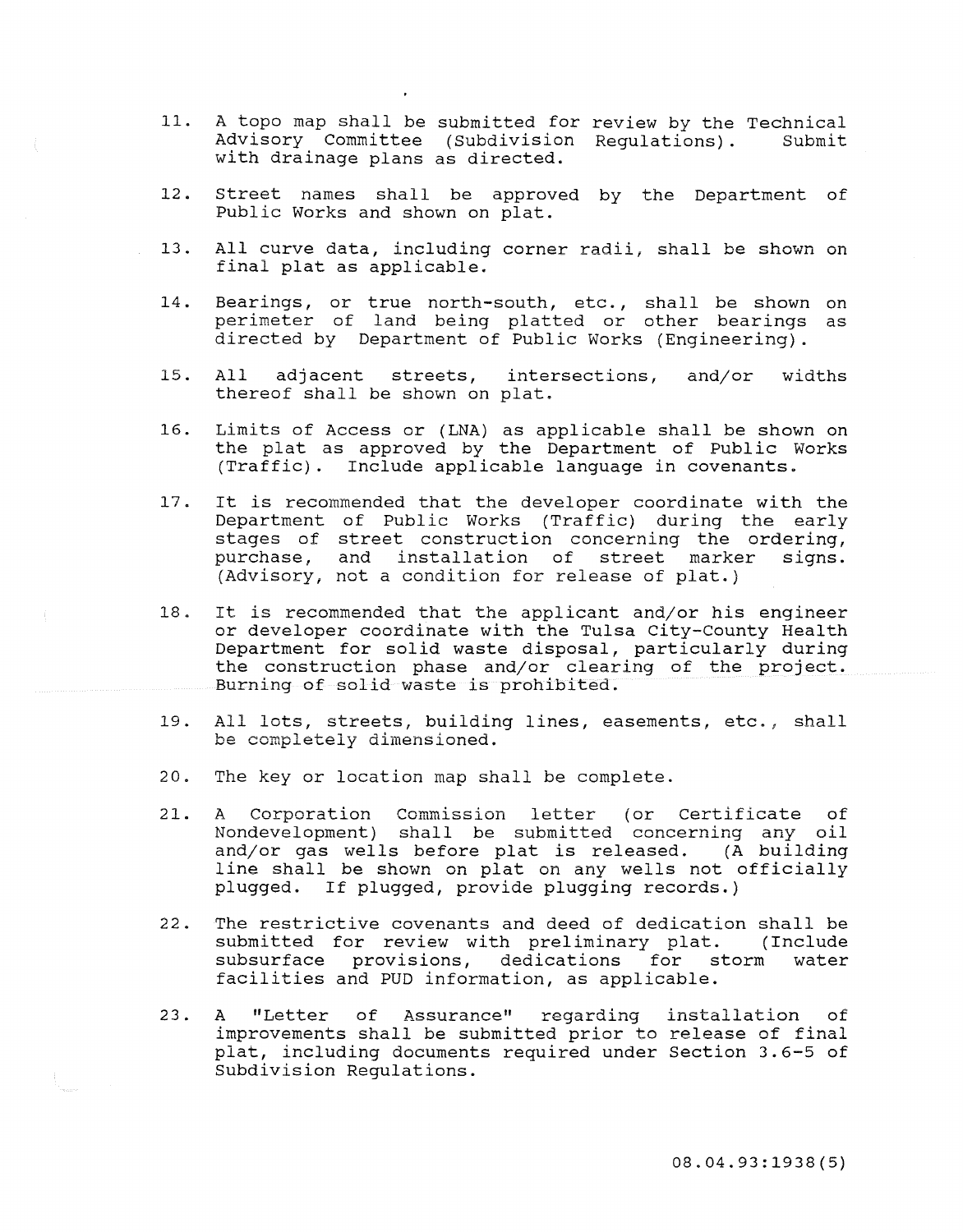24. All (other) Subdivision Regulations shall be met prior to release of final plat.

## **TMAPC Action; members present:**

On **MOTION of PARMELE,** the TMAPC voted **6-0-0** (Ballard, Carnes, Doherty, Horner, Pace, Parmele "aye"; no "nays"; no<br>"abstentions"; Broussard, Dick, Midget, Neely, Wilson "abstentions"; Broussard, Dick, Midget, Neely, Wilson<br>"absent") to APPROVE the Preliminary Plat of Lansing APPROVE the Preliminary Plat of Industrial Park III as recommended by Staff.

\* \* \* \* \* \* \* \* \* \* \* \*

**Hyde Park Amended (383) (PD-18) (CD-7) (CS, PUD-260-B)**  *NEjc* of 71st St. & s. Yale Ave.

Staff Comments

The original Hyde Park subdivision (PUD-260-A) was approved in November 1985 and permitted by commercial and office uses. The tract has since been rezoned with a major PUD amendment number PUD-260-B to be heard by the TMAPC on July 21, 1993.

The plat was presented by Ledford with discussion by Jones in regards to the background and pending major amendment at the TAC meeting.

Canahl stated a PFPI would be required for development and considerable discussion was given to stormwater detention and the possibility of relocation to Lot 5.

Penquite stated that additional fire hydrants may be required depending on the future use of the development.

Dixon noted that existing paving was in poor shape and Ledford commented it would be improved.

On MOTION of FRENCH, the Technical Advisory Committee voted unanimously to APPROVE the PRELIMINARY PLAT of HYDE PARK AMENDED and waive the 1"=100' scale requirement to 1"=40', subject to the above conditions and those listed below:

- 1. The underlying plat shall be vacated in accordance with current legal procedures. (Not a condition of approval of plat. Only a reminder.)
- 2. Since the conditions of PUD-260-B have not been approved yet, any changes should be reflected in the Development Restrictions of the covenants.
- 3. All conditions of PUD-260-B shall be met prior to release of final plat, including any applicable provisions in the covenants or on the face of the plat. Include PUD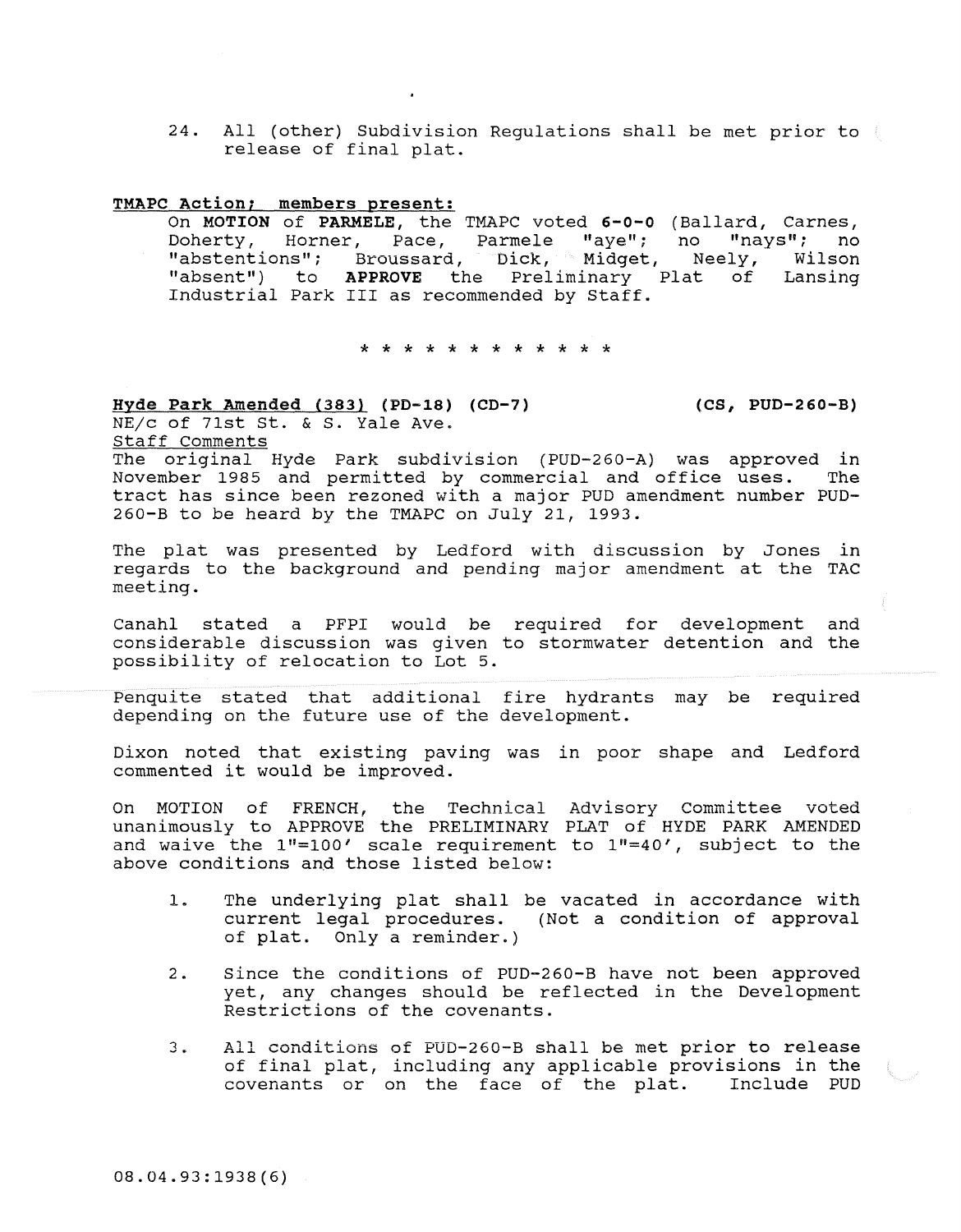approval date and references to Section 1100 of the Zoning Code in the covenants.

- 4. Utility easements shall meet the approval of the<br>utilities. Coordinate with Subsurface Committee if Coordinate with Subsurface Committee if<br>.ant is planned. Show additional easements underground plant is planned.<br>As required. Existing easeme Existing easements should be tied to or related to property lines and/or lot lines.
- 5. Water plans shall be approved by the Department of Public Works (Water and Sewer) prior to release of final plat. Include language for Water and Sewer facilities in covenants.
- 6. Pavement or landscape repair within restricted water line, sewer line, or utility easements as a result of Inne, sewer line, or actificy easements as a result of hasser of Bower time of somer addring repairs and so the lot(s).
- 7. Paving and/or drainage plans shall be approved by the Department of Public Works (Stormwater Management andjor Engineering), including storm drainage, detention design and Watershed Development Permit application subject to criteria approved by the City of Tulsa.
- 8. A request for a Privately Financed Public Improvement (PFPI) shall be submitted to the Department of Public Works (Engineering Division) .
- 9. Street names shall be approved by the Department of Public Works and shown on plat.
- 10. All curve data, including corner radii, shall be shown on final plat as applicable.
- 11. Bearings, or true north-south, etc., shall be shown perimeter of land being platted or other bearings directed by Department of Public Works (Engineering). on as
- 12. All adjacent streets, intersections, and/or widths All adjacent streets, inter<br>thereof shall be shown on plat.
- 13. Limits of Access or (LNA) as applicable shall be shown on the plat as approved by the Department of Public Works (Traffic). Include applicable language in covenants.
- 14. It is recommended that the developer coordinate with the Department of Public Works (Traffic) or County Engineer during the early stages of street construction concerning the ordering, purchase, and installation of street marker signs. (Advisory, not a condition for release of plat.)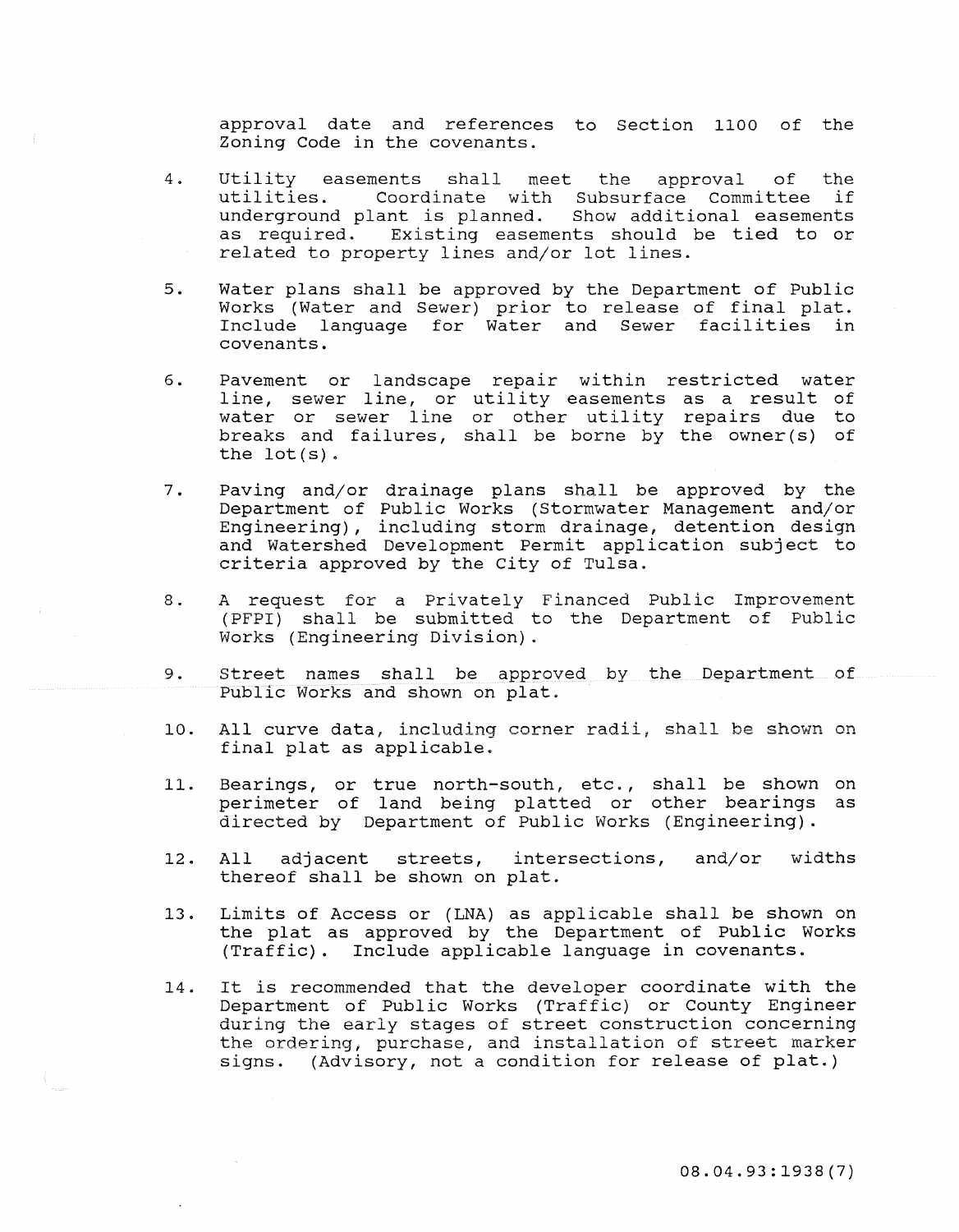- 15. It is recommended that the applicant and/or his engineer or developer coordinate with the Tulsa city-County Health Department for solid waste disposal, particularly during the construction phase and/or clearing of the project. Burning of solid waste is prohibited.
- 16. All lots, streets, building lines, easements, etc., shall be completely dimensioned.
- 17. The key or location map shall be complete.
- 18. A Corporation Commission letter (or Certificate of Nondevelopment) shall be submitted concerning any oil and/or gas wells before plat is released. A building line shall be shown on plat on any wells not officially plugged.
- 19. The restrictive covenants and deed of dedication shall be submitted for review with preliminary plat. Include submitted for review with preliminary plat. subsurface provisions, dedications for storm water facilities and PUD information, as applicable.
- 20. A "Letter of Assurance" regarding improvements shall be submitted prior to release of final plat, including documents required under Section 3.6-5 of Subdivision Regulations. installation of
- 21. All (other) Subdivision Regulations shall be met prior to release of final plat.

# TMAPC **Action; members present:**

On MOTION of PARMELE, the TMAPC voted 6-0-0 (Ballard, Carnes, Doherty, Horner, Pace, Parmele "aye"; no "nays"; no "abstentions"; Broussard, Dick, Midget, Neely, Wilson "absent") to **APPROVE** the Preliminary Plat for Hyde Park Amended and **WAIVE** the subdivision regulations to permit a 1"=40' scale subject to Staff conditions.

\* \* \* \* \* \* \* \* \* \* \* \*

**Cloverdale ( 1193) (PD-5) (CD-5)**  E. 15th St. S. & S. 78th E. Ave. **(RS-3)** 

Staff Comments

This plat was reviewed by the TAC on October 13, 1992 and received preliminary plat approval by the TMAPC on October 28, 1992. A new engineer has redesigned the property and it is now before the TAC for preliminary plat approval.

The plat was presented by Staff at the TAC meeting.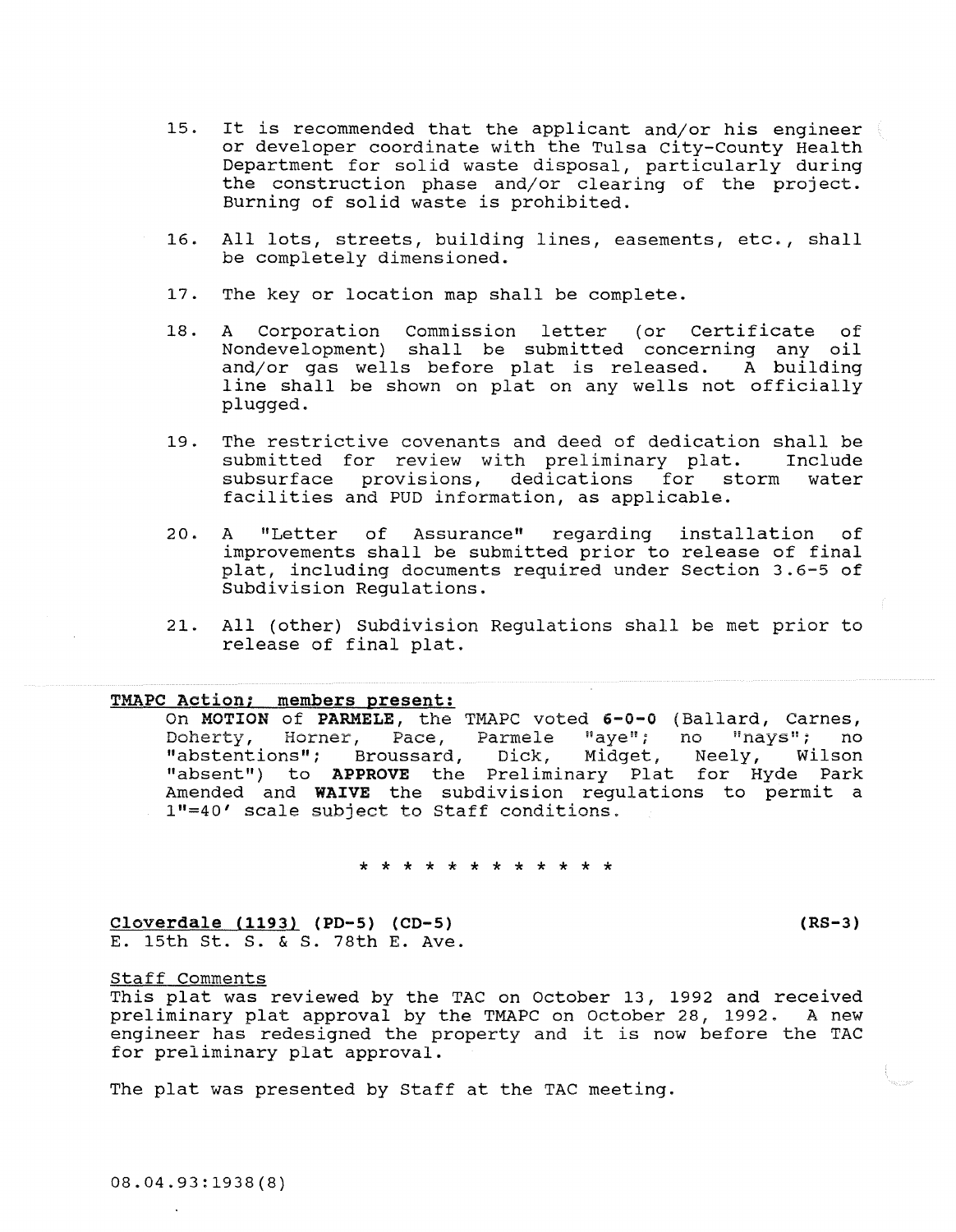French suggested that limits of no access (LNA) be placed along the north side of Lot 1, Block 1 and appropriate language be added to the covenants.

Penquite stated that since the cul-de-sac is greater than 150' in length from the intersection of East 15th Place South, a 45' radius would be required. (Not a subdivision regulation but a requirement that has been made in the past with similar designs.)

Canahl stated a PFPI would be required for development.

Cotner added that the applicant must provide EPA Notice of Intent and written Pollution Prevention Plan prior to earth change.

On MOTION of DIXON, the Technical Advisory Committee voted unanimously to APPROVE the PRELIMINARY PLAT of CLOVERDALE and waive the  $1" = 100'$  scale requirement to  $1" = 40'$ , subject to the above conditions as well as those listed below:

- 1. Staff recommends no access to 15th Street from Lot 1, Block 1. Show LNA on face of plat.
- 2. ADD under SECTION I after LNA:<br>"2. "OWNER RESPONSIBILITY WITHIN EASEMENTS" The owner of each lot shall be responsible for the repair or damage to landscaping and paving occasioned by necessary maintenance of underground water, sewer, storm sewer, gas, communications, cable television, or electric facilities within the utility easements depicted on the accompanying plat; provided, however, the City of Tulsa<br>or the supplier of the utility service shall use the supplier of the utility service shall use reasonable care in the performance of such activities."
- 3. SECTION III. RESTRICTIONS of the restrictive covenants reference a PUD and do not appear to be complete. Should be corrected.
- 4. NOT A CONDITION FOR APPROVAL OF PLAT BUT ONLY AN OBSERVATION BY STAFF. Developer should make sure that any proposed homes will be able to meet the RS-3 zoning any proposed nomes with se asid to meet the no 3 forming setbacks. Since some of the lots are irregularly shaped, secbacks. Since some of the focs are firegurally shaped,<br>they may present some unique problems in site plan layout.
- 5. Utility easements shall meet the approval of the utilities. Coordinate with Subsurface Committee if underground plant is planned. Show additional easements<br>as required. Existing easements should be tied to or Existing easements should be tied to or related to property lines and/or lot lines.
- 6. **Water plans shall**  be approved by the Department of Public Works (Water and Include language covenants. sewer) prior to release of final plat. ewer, prior co refease of final prac.<br>for Water and Sewer facilities in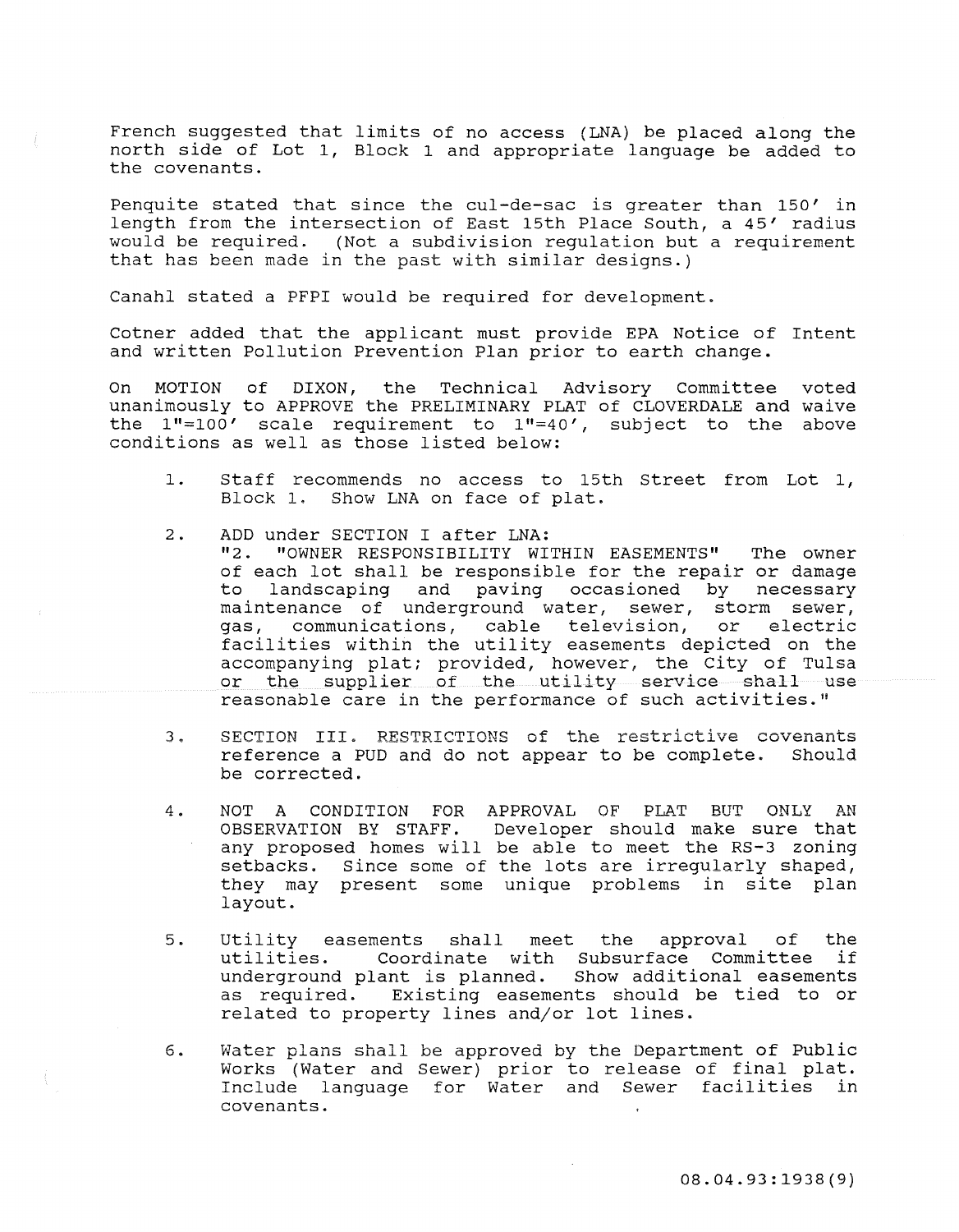- 7. Pavement or landscape repair within restricted water line, sewer line, or utility easements as a result of The, Sewer line, of activity cabements as a result of breaks and failures, shall be borne by the owner(s) of the lot(s).
- 8. A request for creation of a Sewer Improvement District shall be submitted to the Department of Public Works (Water and Sewer) prior to release of final plat.
- 9. Paving and/or drainage plans shall be approved by the Department of Public Works (Stormwater Management and/or Engineering), including storm drainage, detention design and Watershed Development Permit application subject to criteria approved by the city of Tulsa.
- 10. A request for a Privately Financed Public Improvement (PFPI) shall be submitted to the Department of Public Works (Engineering Division).
- 11. Street names shall be approved by the Department of Public Works and shown on plat.
- 12. It is recommended that the developer coordinate with the Department of Public Works (Traffic) during the early stages of street construction concerning the ordering,<br>purchase, and installation of street marker signs. and installation of (Advisory, not a condition for release of plat.)
- 13. It is recommended that the applicant and/or his engineer or developer coordinate with the Tulsa City-County Health Department for solid waste disposal, particularly during the construction phase and/or clearing of the project. **Burning of solid waste is prohibited.**
- 14. A Corporation Commission letter (or Certificate of Nondevelopment) shall be submitted concerning any oil and/or gas wells before plat is released. A building line shall be shown on plat on any wells not officially plugged.
- 15. A "Letter of Assurance" regarding improvements shall be submitted prior to release of final plat, including documents required under Section 3.6-5 of Subdivision Regulations. installation of
- 16. All (other) Subdivision Regulations shall be met prior to release of. final plat.

Mr. Jones distributed copies of the plat indicating redesign of the cul-de-sac.

Mr. Carnes asked Mr. Jones for an explanation of the 12' X 290' strip of land on the 15th Street entrance, as expressed as a matter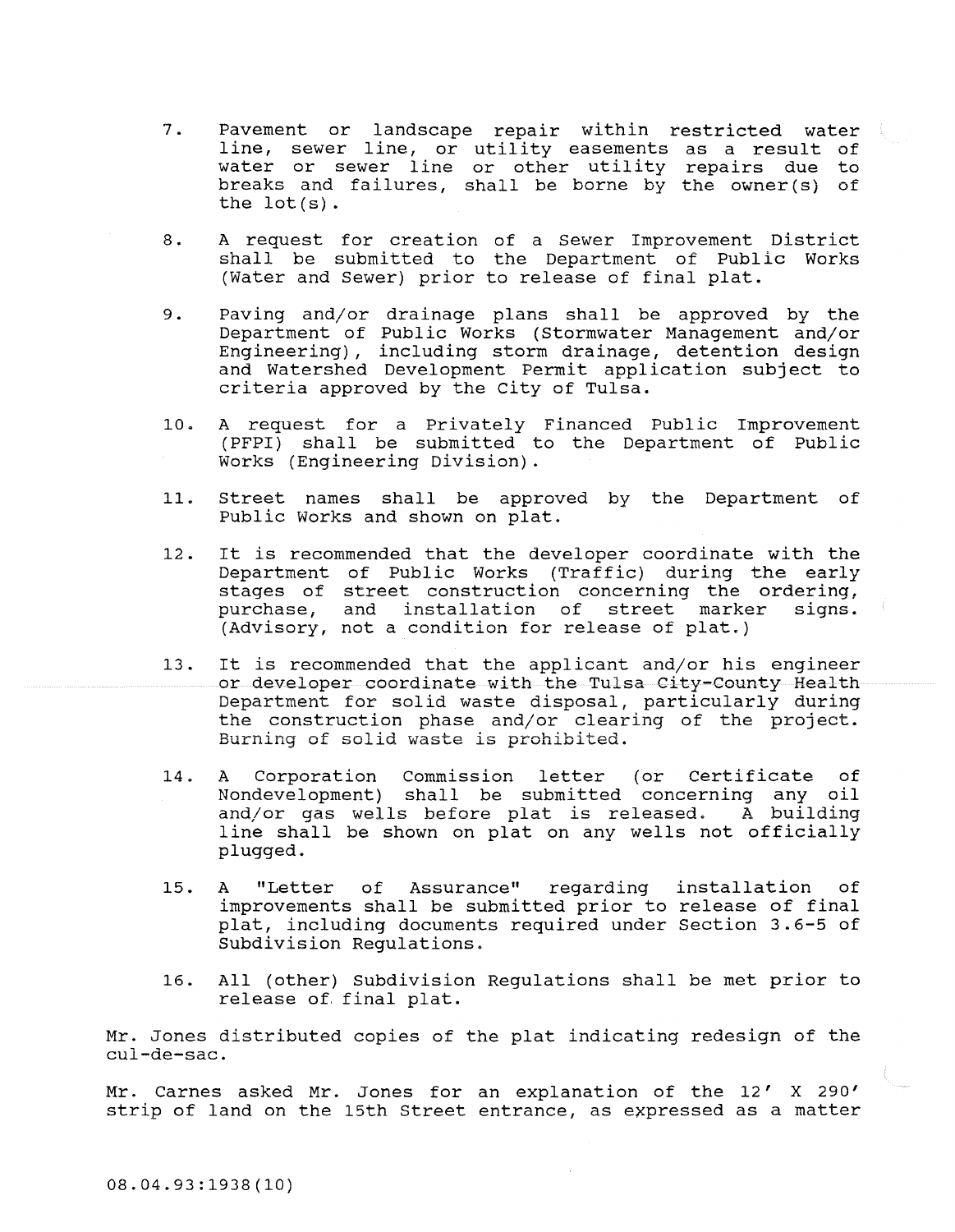of concern in a letter from David Weaver, President of Trojan Homes.

Mr. Jones advised that this strip is of concern because property owners in the Woodchuck Addition do not want the responsibility of maintaining the subject strip. Mr. Jones advised that Dan Tanner, engineer of the subdivision plat, is in the process of working with Traffic Engineering to work out a solution. One alternative is to Trailic Engineering to work out a solution. One alternative is to<br>move the street to the north so it is not in the middle of the right-of-way; this will eliminate the strip. A second option is to make it a reserve area incorporated into the required conditions of restricted covenants, which will be maintained by the Homeowners Association.

## TMAPC Action; members present:

On MOTION of PARMELE, the TMAPC voted 6-0-0 (Ballard, Carnes, Doherty, Horner, Pace, Parmele "aye"; no "nays"; no<br>"abstentions"; Broussard, Dick, Midget, Neely, Wilson "abstentions"; Broussard, Dick, Midget, Neely, "absent") to APPROVE the Preliminary Plat of Cloverdale subject to resolution of maintenance of the 12' X 290' strip before Final Plat and WAIVE the subdivision regulations to permit a 1"=40' scale, subject to Staff conditions as recommended by Staff.

#### \* \* \* \* \* \* \* \* \* \* \* \*

### Park Meadows II (1613) (PD-12) (County) *NEjc* of E. 96th St. N. & N. 42nd E. Ave.

#### Staff Comments

This plat is a resubdivision of a 3.41 acre tract that was originally planned as commercial. County rezoning application CZ-205 was approved by the TMAPC, CS to RS zoning, on June 23, 1993 and should be heard by the County Commission during the month of July.

The Staff presented the plat with the applicant, Hodo, arriving after discussion of the plat, 1:20 p.m., at the TAC meeting.

It was recommended by Rains that the plat show the street names of East 96th Place North, East 96th Court North and North 42nd East Place. Limits of no access (LNA) should be shown along all of North 42nd East Avenue and East 96th Place North (except for street) .

In addition, the applicant should show a curve radius at the southwest corner of lot 13 and the southeast corner of lot 12. A building line should be shown on the west side of lot 13. Rains also stated a drainage easement may be required between lots 3 and 4 to carry stormwater runoff to North 42nd East Avenue.

(RS)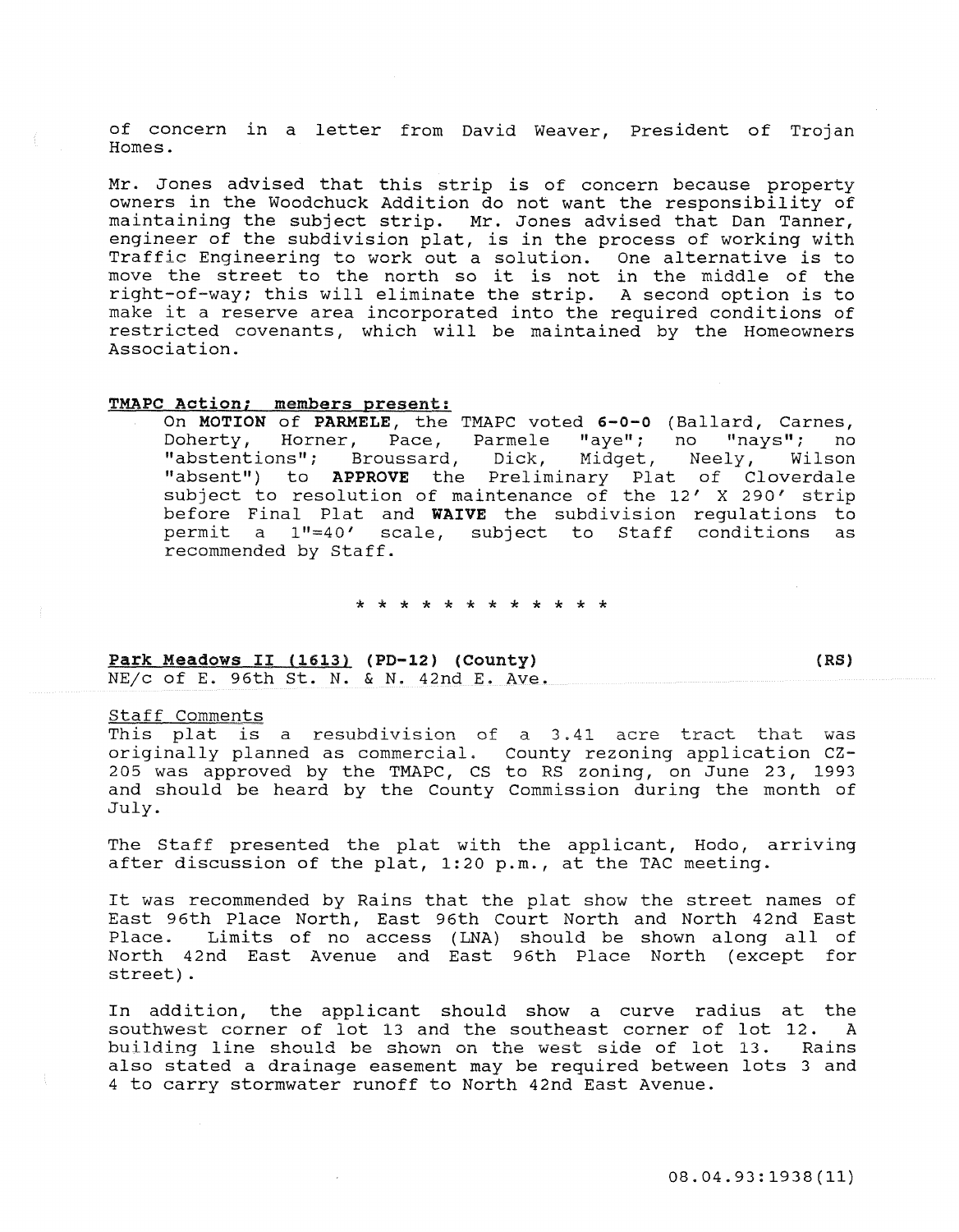Jones advised the committee that he had a telephone conversation  $\langle$ with Terry Silva of the Health Department, and the applicants knew of the State Permit required to tie into the detention lagoon.

On MOTION of RAINS, the Technical Advisory Committee voted unanimously to recommend APPROVAL of the PRELIMINARY PLAT of PARK MEADOWS II, AND waiver of the subdivision regulation to permit the plat to be drawn at a 1"=50' scale, subject to the above conditions in addition to those listed below:

- 1. Plat is drawn at 1"=50' scale which will require a waiver<br>of the subdivision requlations requiring 1"=100' subdivision requlations (Approval of scale is recommended) .
- 2. Utility easements shall meet the approval of the<br>utilities. Coordinate with Subsurface Committee if Coordinate with Subsurface Committee underground plant is planned. Show additional easements as required. Existing easements should be tied to or related to property lines and/or lot lines.
- 3. Pavement or landscape repair within restricted water line, sewer line, or utility easements as a result of water or sewer line or other utility repairs due to breaks and failures, shall be borne by the owner(s) of the lot(s).
- 4. Paving and/or drainage plans shall be approved by the Department of Public Works (Stormwater Management and/or Engineering), including storm drainage, detention design and Watershed Development Permit application subject to criteria approved by the City of Tulsa.
- 5. Street names shall be approved by County Engineer and shown on plat.
- 6. All curve data, including corner radii, shall be shown on final plat as applicable.
- 7. Bearings, or true north-south, etc., shall be shown on perimeter of land being platted or other bearings as directed by Department of Public Works (Engineering) .
- 8. Limits of Access or (LNA) as applicable shall be shown on<br>the plat as approved by County Engineer. Include the plat as approved by County Engineer. applicable language in covenants.
- 9 . It is recommended that the developer coordinate with County Engineer during the construction concerning the installation of street marker signs. (Advisory, not a condition for release of plat.) early stages of street ordering, purchase, and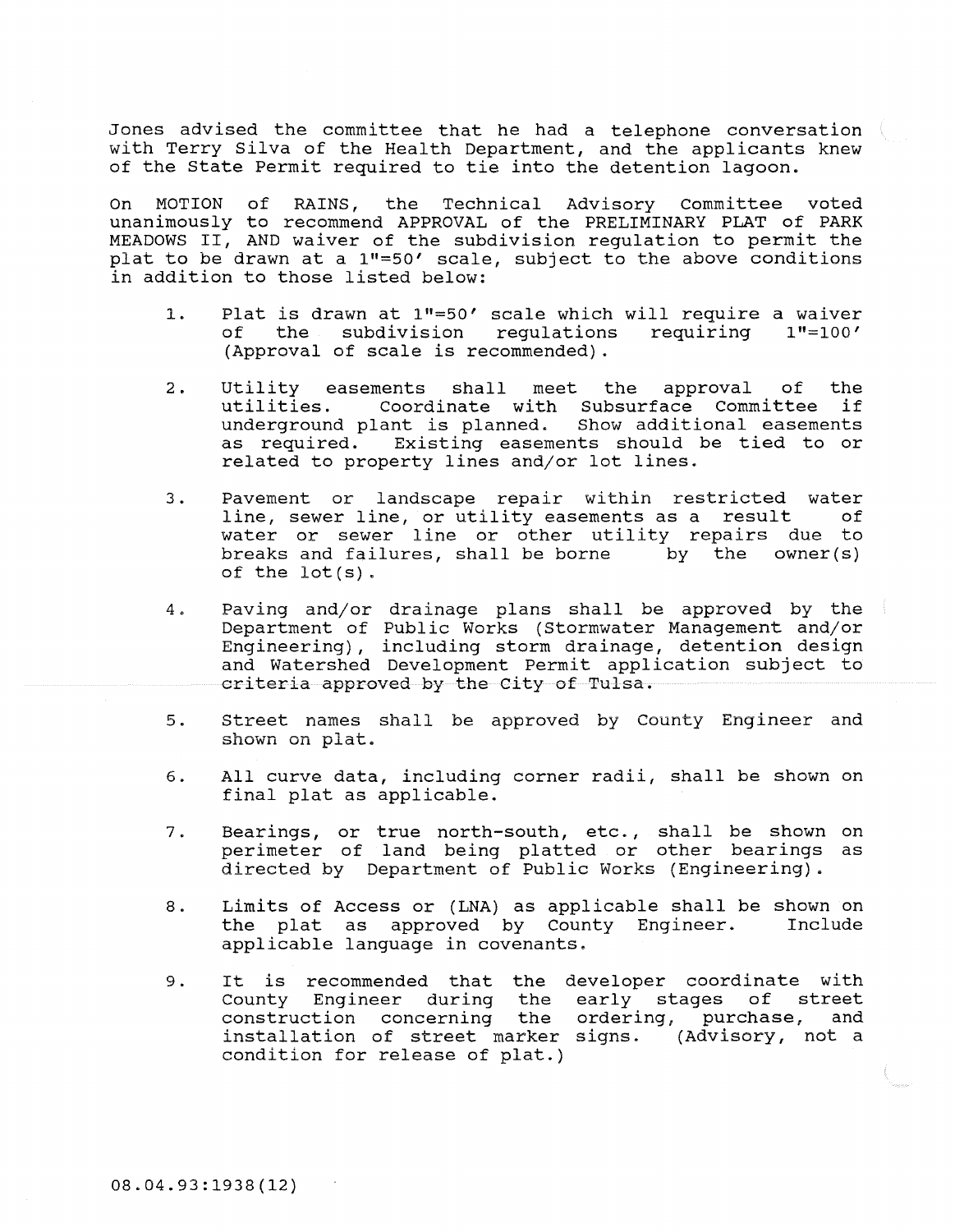- 10. The method of sewage disposal, and plans therefore, shall<br>be approved by the City-County Health Department. approved by the City-County Health Department. Percolation tests required prior to preliminary approval.
- 11. The owner(s) shall provide the following information on sewage disposal system if it is to be privately operated<br>on each lot: type, size, and general location. This on each lot: type, size, and general location. information is to be included in the restrictive covenants on plat.
- 12. Water plans shall be approved by the Department of Public<br>Works (Water and Sewer) prior to release of final plat. Works (Water and Sewer) prior to release of final Include language for Water and Sewer facilities in covenants.
- 13. All lots, streets, building lines, easements, etc., shall be completely dimensioned.
- 14. The key or location map shall be complete.
- 15. A Corporation Commission letter (or Certificate of Nondevelopment) shall be submitted concerning any oil and/or gas wells before plat is released. A building line shall be shown on plat on any wells not officially plugged.
- 16. The restrictive covenants and deed of dedication shall be submitted for review with preliminary plat.
- 17. The Zoning Application CZ-205 shall be approved and the ordinance or resolution therefore published before final plat is released. Plat shall conform to the applicable zoning approved.
- 18. This plat has been referred to Sperry and Skiatook because of its location near or inside a "fence line" of those municipalities. Additional requirements may be made by the applicable municipality. Otherwise, only the conditions listed apply.
- 19. A "Letter of Assurance" improvements shall be submitted prior to release of final plat, including documents required under Section 3.6-5 of Subdivision Regulations. regarding installation of
- 20. All (other) Subdivision Regulations shall be met prior to release of final plat.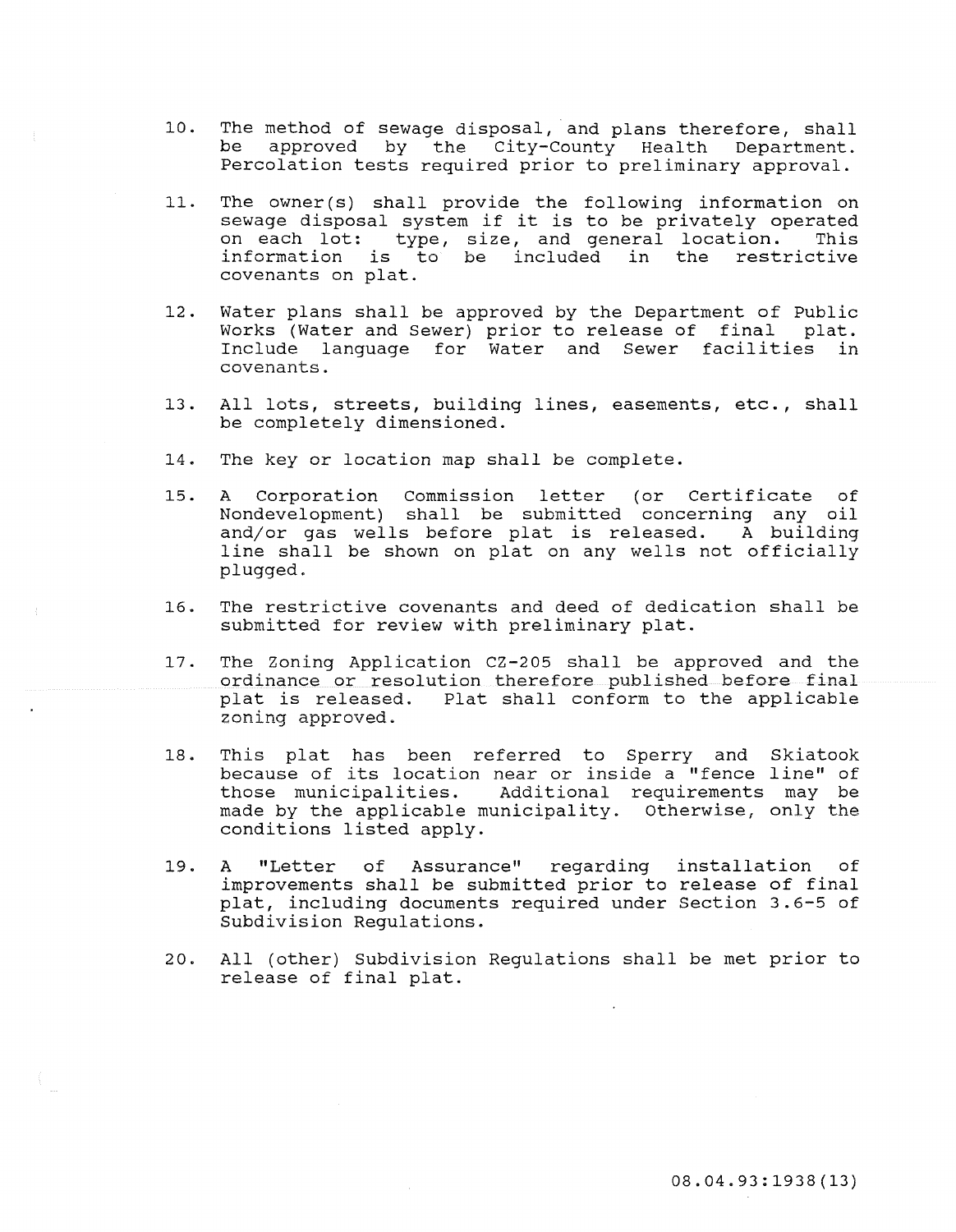### TMAPC Action; members present:

On MOTION of CARNES, the TMAPC voted 6-0-0 (Ballard, Carnes, Doherty, Horner, Pace, Parmele "aye"; no "nays"; no "abstentions"; Broussard, Dick, Midget, Neely, Wilson "absent") to APPROVE the Preliminary Plat of Park Meadows II and WAIVE the subdivision regulations to permit a 1"=50' scale as recommended by Staff.

\* \* \* \* \* \* \* \* \* \* \* \*

#### FINAL APPROVAL AND RELEASE

University Center at Tulsa (3603) (PD-2) (CD-1) East Haskell Street & North Greenwood Avenue

#### Staff Comments

Mr. Jones advised that all releases have been received and Staff was recommending approval.

#### TMAPC Action; members present:

On MOTION of PARMELE, the TMAPC voted 6-0-0 (Ballard, Carnes, Doherty, Horner, Pace, Parmele "aye"; no "nays"; no "abstentions"; Broussard, Dick, Midget, Neely, Wilson "absent") to APPROVE the Final Plat of University Center at Tulsa and RELEASE same as having met all conditions of approval as recommended by Staff.

#### \* \* \* \* \* \* \* \* \* \* \* \*

#### LOT-SPLITS FOR RATIFICATION OF FINAL APPROVAL:

| L-17753 (474) Hendrickson (County) (PD-19) |        |  |  |
|--------------------------------------------|--------|--|--|
| 12725 S. 129th E. Ave.                     | AG.    |  |  |
| $L-17754$ (2893) GBK, Inc. (PD-6) (CD-7)   |        |  |  |
| 3837 E. 51st St. S.                        | CO.    |  |  |
| L-17755 (2083) Walker Dev. (PD-18) (CD-2)  |        |  |  |
| 3019 E. 93rd Court                         | $RM-1$ |  |  |
| $L-17756$ (1023) Franklin (County) (PD-14) |        |  |  |
| east of N. Sheridan Road. @ 166th St. N.   | AG.    |  |  |

#### Staff Comments

Mr. Jones advised that Staff has found the above-listed lot-splits to be in conformance with the lot-split requirements and recommends approval.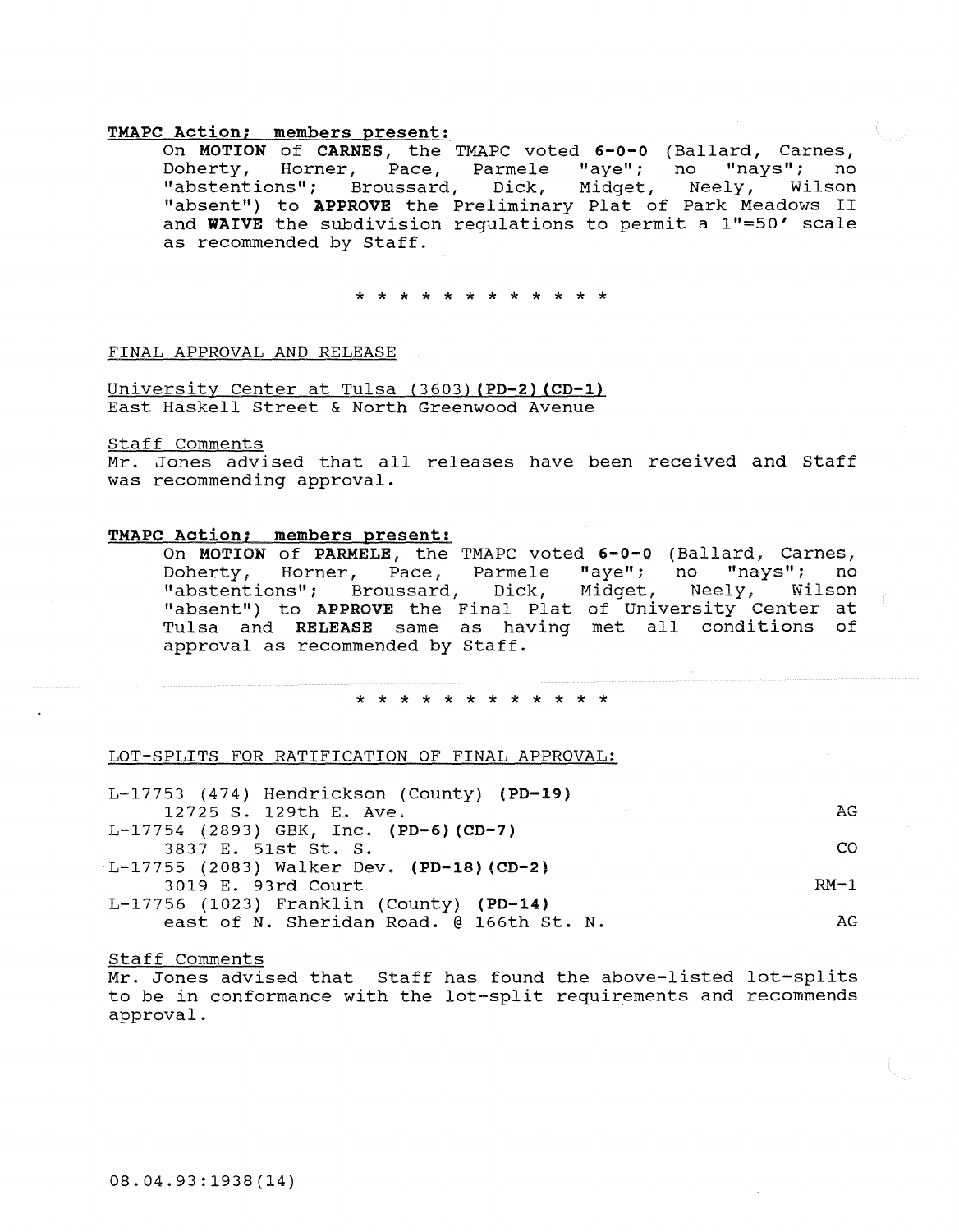# TMAPC Action; members oresent:

On MOTION of CARNES, the TMAPC voted 6-0-0 (Ballard, Carnes, Doherty, Horner, Pace, Parmele "aye"; no "nays"; no "abstentions"; Broussard, Dick, Midget, Neely, Wilson "absent") to RATIFY the above-listed lot-splits having received prior approval.

\* \* \* \* \* \* \* \* \* \* \* \*

# OTHER BUSINESS<br>PUD 320-A-3

Minor Amendment to required yard - Southeast corner of Delaware and 83rd Place South.

The applicant is requesting a minor amendment on Lots 40 and 41 to the required front yard from 20' to 16.5'. The house is on a culde-sac which causes portions of the front of the house to intrude into the required front yard. Because of this condition and the small amount of building involved, Staff recommends APPROVAL of PUD 320-A-3 as requested per the site plan submitted.

#### TMAPC Action; members present:

On MOTION of CARNES, the TMAPC voted 6-0-0 (Ballard, Carnes, no "nays"; no Neely, Wilson "absent") to APPROVE PUD 320-A-3 Minor Amendment as Doherty, Horner, Pace, Parmele "aye" ; "abstentions"; Broussard, Dick, Midget, "absent") to APPRO<br>recommended by Staff.

#### \* \* \* \* \* \* \* \* \* \* \* \*

#### TDA Resolution regarding District 1 Sector Plan Update

Ms. Matthews advised that the District 1 Sector Plan Update is in accordance with the District 1 Plan, a part of the Comprehensive Plan for the Tulsa Metropolitan Area.

## TMAPC Action;  $\mathscr{D}$ members present:

On MOTION of CARNES, the TMAPC voted 6-0-0 (Ballard, Carnes, Doherty, Horner, Pace, Parmele "aye"; no "nays"; no "abstentions"; Broussard, Dick, Midget, Neely, Wilson "absent") to FIND the District 1 Sector Plan Update in accordance with the District 1 Plan, a part of the Comprehensive Plan for the Tulsa Metropolitan Area.

\* \* \* \* \* \* \* \* \* \* \* \*